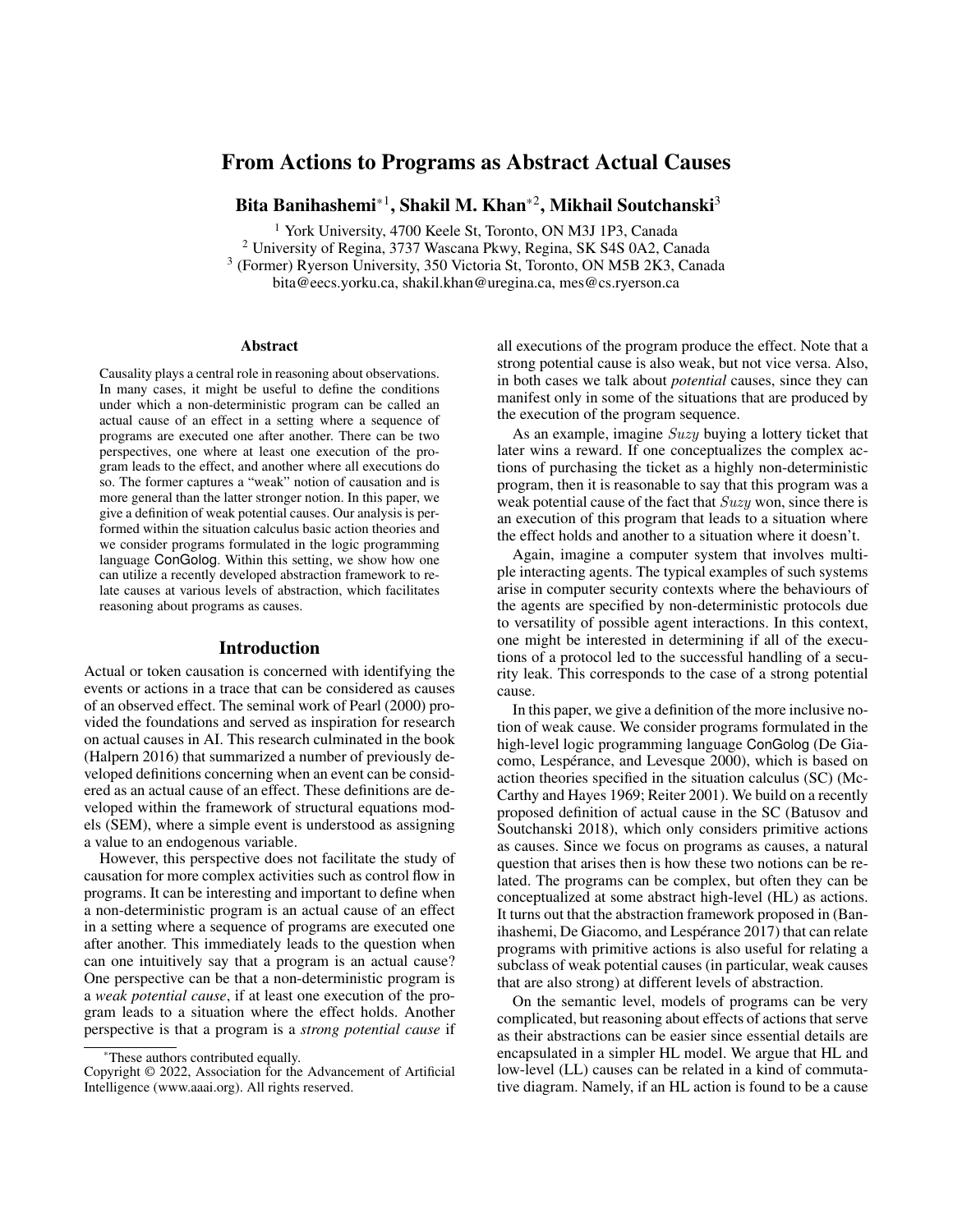of an effect, this action is associated to a program  $\delta$  defined over an LL theory that implements it, and this effect is an abstraction of an LL formula  $\phi$  (i.e.,  $\phi$  is a refinement of the effect), then at the LL,  $\delta$  must be a cause of  $\phi$ . This result is one of our main contributions. We focus here on semantics and leave computational issues to future work.

The rest of this paper is organized as follows. In the next section, we outline the SC. Then, we discuss previous work on actual cause and abstraction. Subsequently, we define what it means for a program to be a cause. Finally, we study how abstraction can be utilized to reason about abstract causes. We conclude with some discussion of previous work and avenues for future research.

## Preliminaries

Our base framework for this is the situation calculus (SC) (McCarthy and Hayes 1969) as formalized in (Reiter 2001). We assume that there is a *finite number of action types* A. Moreover, we assume that the terms of object sort are a countably infinite set  $\mathcal N$  of standard names for which we have the unique names assumption and domain closure. For simplicity, and w.l.o.g., we assume that there are no functions other than constants and no non-fluent predicates.

A basic action theory (BAT)  $D$  is the union of the following disjoint sets: the foundational, domain independent, (second-order, or SO) axioms of the SC; (first-order, or FO) precondition axioms; (FO) successor state axioms (SSAs) describing how fluents change between situations; (FO) unique names axioms for actions and (FO) domain closure on action types; (SO) unique name axioms and domain closure for object constants; and (FO) axioms describing the initial configuration of the world. A special predicate  $Poss(a, s)$  is used to state that action a is executable in situation s; precondition axioms characterize this predicate. The abbreviation  $Executable(s)$  means that every action performed in reaching situation s was possible in the situation in which it occurred. The binary relation  $\Box$  defines precedence on situations; thus  $s \subseteq s'$  indicates s is a sub-history of s'. Note that  $s \sqsubseteq s'$  is an abbreviation for  $s \sqsubset s' \vee s = s'$ . Also,  $s \leq s'$  states that  $s'$  is a successor situation of s and that every action between s and  $s'$  is in fact executable. We write  $do([a_1, a_2, \ldots, a_{n-1}, a_n], s)$  as an abbreviation for  $do(a_n, do(a_{n-1}, \ldots, do(a_2, do(a_1, s)) \ldots))$ ; for an action sequence  $\vec{a}$ , we often write  $do(\vec{a}, s)$  for  $do([\vec{a}], s)$ .

An SC formula is *uniform* in s iff it does not mention  $Poss, \sqsubset$ , or equality on situations, it does not quantify over situations, and whenever it mentions a term of sort situation then that term is s. Also, we use upper-case Greek letters for situation-suppressed SC formulae and we denote by  $\Phi[s]$ the formula obtained from  $\Phi$  by restoring the situation argument s into all fluents in  $\Phi$ . To represent and reason about complex actions, various *high-level programming languages* have been defined. Here we concentrate on (a fragment of) ConGolog (De Giacomo, Lespérance, and Levesque 2000) that includes the following constructs:

 $\delta ::= nil \mid \alpha \mid \Phi$ ?  $| (\delta_1; \delta_2) | (\delta_1 | \delta_2) | (\pi x. \delta(x)) | \delta^* | (\delta_1 | \delta_2).$ 

Thus, complex actions can be composed using constructs

that include the *empty program* (*nil*), primitive actions ( $\alpha$ ), waiting for a condition (Φ?), sequence ( $\delta_1$ ;  $\delta_2$ ), nondeterministic branch ( $\delta_1|\delta_2$ ), nondeterministic choice of arguments  $(\pi x.\delta(x))$ , nondeterministic iteration ( $\delta^*$ ), and concurrent execution ( $\delta_1 || \delta_2$ ). Intuitively,  $\pi x . \delta(x)$  nondeterministically picks a binding for the variable  $x$  and performs the program  $\delta$  for this binding of x.

The semantics of ConGolog is specified in terms of single-step transitions, using the following two predicates (De Giacomo, Lespérance, and Levesque 2000): *(i)*  $Trans(\delta, s, \delta', s')$ , which holds if one step of program  $\delta$  in situation s may lead to situation s' with  $\delta'$  remaining; and *(ii)*  $Final(\delta, s)$ , which holds if program  $\delta$  may legally terminate in situation  $s$ . The definitions of  $Trans$  and  $Final$  we use are as in (De Giacomo, Lespérance, and Levesque 2000), except that the test construct Φ? does not yield any transition, but is final when satisfied. The predicate  $Do(\delta, s, s')$ means that program  $\delta$ , when executed starting in situation  $s$ , has  $s'$  as its legal terminating situation. It is defined as  $Do(\delta, s, s') \doteq \exists \delta'.Trans^*(\delta, s, \delta', s') \wedge Final(\delta', s')$ where *Trans*<sup>∗</sup> denotes the reflexive transitive closure of *Trans*. We use  $K$  to denote the axioms defining ConGolog.

Following (De Giacomo, Lespérance, and Muise 2012), we say that a ConGolog program δ is *situation-determined* (SD) in s if for every sequence of transitions, the remaining program is determined by the resulting situation, i.e.,

*StuationDetermined*(
$$
\delta, s
$$
)  $\doteq$   
 $\forall s', \delta', \delta''$ . *Trans*<sup>\*</sup>( $\delta, s, \delta', s'$ )  $\wedge$  *Trans*<sup>\*</sup>( $\delta, s, \delta'', s')$   $\supset \delta' = \delta''$ .

Example. Our running example involves a simple rescue robot Rob that is designed to aid first responders. Initially Rob is at the *Station* but as an emergency at location  $L1$  exists,  $Rob$  is expected to go to  $L1$  and assist in the rescue operations (by removing rubble or by evacuating people). Action  $go_{LL}(r, l)$  takes robot r to location l, and is executable if  $r$  is not already at that location. Action  $removeRubble(r, l)$  (resp.  $evacuate(r, l)$ ) can be performed by robot  $r$  at location  $l$  to remove rubble (resp. evacuate people); these actions are executable if  $r$  is at location *l*. Fluent  $At_{LL}(r, l, s)$  indicates r's location to be *l* at situation s. Fluents  $Cleared(r, l, s)$  and  $Evacuated(r, l, s)$ evaluate to true when the robot  $r$  has removed rubble and evacuated people at location  $l$  respectively. Robot  $r$  is also able to update the software packages it uses by performing action  $updateSW_{LL}(r, v)$ , where v indicates the version of the software. Fluent  $UpdateSW_{LL}(r, v, s)$  indicates if software has been updated to version  $v$ . Initially, we assume a new version  $V2021$  is available.

The BAT for this domain  $\mathcal{D}_l^{ex}$  includes the following action precondition axioms (throughout, we assume that free variables are universally quantified from the outside):

 $Poss(go_{LL}(r, l), s) \equiv \neg At_{LL}(r, l, s),$  $Poss(updateSW_{LL}(r, v), s) \equiv \neg UpdatedSW_{LL}(r, v, s),$  $Poss(removeRubble(r, l), s) \equiv At_{LL}(r, l, s),$  $Poss(evacuate(r, l), s) \equiv At_{LL}(r, l, s).$ 

Moreover,  $\mathcal{D}_l^{ex}$  includes the following SSAs:  $UpdateSW_{LL}(r, v, do(a, s)) \equiv$ 

 $a = updateSW_{LL}(r, v) \vee UpdatedSW_{LL}(r, v, s),$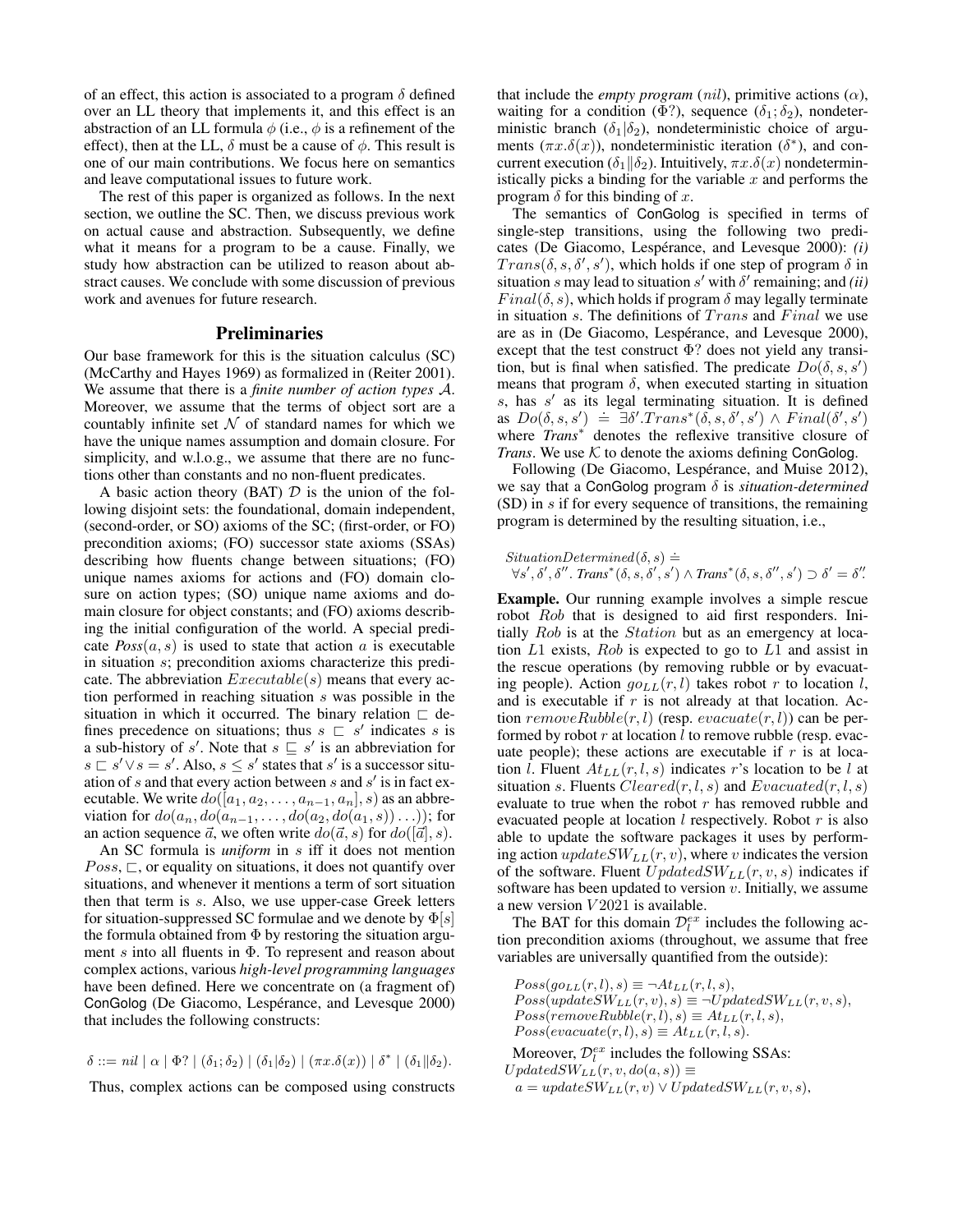$At_{LL}(r, l, do(a, s)) \equiv a = go_{LL}(r, l) \vee$  $(At_{LL}(r, l, s) \wedge \neg \exists l'. l' \neq l \wedge a = go_{LL}(r, l')),$  $Cleared(r, l, do(a, s)) \equiv$  $a = removeRule(r, l) \vee Cleared(r, l, s),$  $Evacuated(r, l, do(a, s)) \equiv$  $a = \text{evacuate}(r, l) \vee \text{Evacuated}(r, l, s).$ 

Thus, e.g., r will be located at l in  $do(a, s)$  iff a refers to r going to  $l$ , or  $r$  was already at  $l$  in  $s$  and  $a$  is not the action of  $r$  going to a different location  $l'$ .

 $\mathcal{D}_l^{ex}$  also includes the following initial state axioms:  $At_{LL}(Rob, Station, S_0), \neg UpdatedSW_{LL}(Rob, V2021, S_0),$  $\neg Evaluate d(Rob, L1, S_0), \neg Cleaned(Rob, L1, S_0).$ 

## Theoretical Foundations

#### Actual Cause

Given a trace of events, *actual achievement causes* are the events that are behind achieving an effect. In this section, we review previous work on achievement causality in the SC (Batusov and Soutchanski 2018). An effect here is an SC formula  $\Phi[s]$  that is *uniform in* s and that may include quantifiers over object variables. Given an effect Φ, the actual causes are defined relative to a *causal setting* that includes a BAT  $D$  representing the domain dynamics, and a ground situation  $\sigma$ , representing the "narrative" (i.e., trace of events) where the effect was observed.

Definition 1 (Causal Setting) *A causal setting is a tuple*  $\langle \mathcal{D}, \sigma, \Phi[s] \rangle$ *, where*  $\mathcal D$  *is a BAT,*  $\sigma$  *is a ground situation term of the form*  $do([\alpha_1, \cdots, \alpha_n], S_0)$  *with ground action functions*  $\alpha_1, \dots, \alpha_n$  *such that*  $\mathcal{D} \models \text{Executeable}(\sigma)$ *, and*  $\Phi[s]$ *is an SC formula uniform in s such that*  $\mathcal{D} \models \neg \Phi[S_0] \land \Phi[\sigma]$ .

Since the theory  $D$  does not change, when referring to a causal setting we will often suppress  $D$  and simply write  $\langle \sigma, \Phi \rangle$ . Also, here  $\Phi$  is required to hold by the end of the narrative  $\sigma$ , and thus we ignore the cases where  $\Phi$  is not achieved by the actions in  $\sigma$ , since in that case, the achievement cause truly does not exist.

As all changes in the SC result from actions, the achievement causes of an effect are contained within a set of ground action terms occurring in  $\sigma$ . However, since  $\sigma$  might include multiple occurrences of the same action, one also needs to identify the situations where those actions were executed.

According to (Batusov and Soutchanski 2018), if some action  $\alpha$  of the action sequence in  $\sigma$  triggers the formula  $\Phi$  to change its truth value from false to true relative to  $\mathcal{D}$ , and if there are no actions in  $\sigma$  after  $\alpha$  that change the value of  $\Phi$  back to false, then  $\alpha$  is an actual cause of achieving  $\Phi$  in  $\sigma$ . They showed that using the single-step regression operator  $\rho$  (i.e., one-step version of the regression operator defined in (Reiter 2001)), in addition to the primary action that actually brings about the effect of interest, one can recursively compute the chain of actions that build up to the primary achievement cause. The following inductive definition formalizes this intuition. Let  $\Pi_{apa}(\alpha, \sigma)$  be the r.h.s. of the precondition axiom for  $\alpha$  in  $\sigma$ .

**Definition 2 (Achievement Cause)** *A causal setting*  $C =$  $\langle \mathcal{D}, \sigma, \Phi[s] \rangle$  *satisfies the achievement condition of*  $\Phi$  *via the*  situation term  $do(\alpha^*, \sigma^*) \sqsubseteq \sigma$  iff there is an action  $\alpha'$  and situation σ' such that

$$
\mathcal{D} \models \neg \Phi[\sigma'] \land \forall s. \ do(\alpha', \sigma') \sqsubseteq s \sqsubseteq \sigma \supset \Phi[s],
$$

*and either*  $\alpha^* = \alpha'$  *and*  $\sigma^* = \sigma'$ *, or the associated causal* setting  $\langle \sigma', \rho[\Phi[s],\alpha']\, \wedge \Pi_{apa}(\alpha',\sigma')\rangle$  satisfies its achieve*ment condition via the situation term*  $do(α<sup>*</sup>, σ<sup>*</sup>)$ . *Whenever a causal setting* C *satisfies the achievement condition via situation*  $do(\alpha^*, \sigma^*)$ , *the action*  $\alpha^*$  *executed in situation*  $\sigma^*$  *is said to be an* achievement cause *of* C*.*

According to (Batusov and Soutchanski 2018), the achievement causes of  $C$  form a finite sequence of situation-action pairs, which is called the *achievement causal chain of* C.

**Example (Cont'd).** Consider causal setting  $C_{ex}$  $\langle \mathcal{D}_l^{ex}, \sigma_{ex1}, \Phi_{ex1} \rangle$ , where  $\Phi_{ex1} = \exists r, l$ . Cleared $(r, l)$  and  $\sigma_{ex1} = do([updateSW_{LL}(Rob, V2021), go_{LL}(Rob, L1)),$  $removeRubble(Rob, L1), S_0$ . Then by Definition 2, the action  $removeRubble(Rob, L1)$  performed in situation  $S_2 = do([updateSW_{LL}(Rob, V2021), go_{LL}(Rob, L1)],$  $S_0$ ) is an achievement cause of  $\mathcal{C}_{ex}$ . This is the case since  $removeRubble(Rob, L1)$  is the first action after which the effect  $\Phi_{ex1}$  becomes true. Moreover, we can show that  $go_{LL}(Rob, L1)$  executed in  $S_1 = do(updateSW_{LL}(Rob, V2021), S_0)$  is another achievement cause of  $C_{ex}$ , since the causal setting  $\langle \mathcal{D}_l^{ex}, \Phi', S_2 \rangle$  satisfies the achievement condition  $\Phi'$  via the situation term  $do(go_{LL}(Rob, L1), S_1)$ , where  $\Phi'$  $=$   $\rho[\Phi_{ex1}, removeRubble(Rob, L1)] \wedge$  $\Pi_{apa}(removeRubble(Rob, L1), S_2)$ . Finally, these are all the causes, and in particular  $updateSW_{LL}(Rob, V2021)$ executed in  $S_0$  is not an achievement cause of  $\mathcal{C}_{ex}$ .

#### Abstraction

We will use the abstraction framework of (Banihashemi, De Giacomo, and Lespérance 2017) for reasoning about abstract causes. In this framework, there is a high-level (HL) or abstract action theory  $\mathcal{D}_h$  and a low-level (LL) or concrete action theory  $\mathcal{D}_l$  representing the dynamics of the domain at different levels of detail.  $\mathcal{D}_h$  (resp.  $\mathcal{D}_l$ ) involves a finite set of primitive action types  $A_h$  (resp.  $A_l$ ) and a finite set of primitive fluent predicates  $\mathcal{F}_h$  (resp.  $\mathcal{F}_l$ ). Also,  $\mathcal{D}_h$  and  $\mathcal{D}_l$ are assumed to share no domain specific symbols except for standard names for objects in  $N$ .

Definition 3 (Refinement Mapping) *A* refinement mapping m *is a function that associates each HL primitive action type* A *in*  $A_h$  *to a SD ConGolog program*  $\delta_A$  *defined over the LL theory that implements the action, i.e.,*  $m(A(\vec{x})) =$  $\delta_A(\vec{x})$ . Moreover, m maps each situation-suppressed HL flu*ent*  $F(\vec{x})$  *in*  $\mathcal{F}_h$  *to a situation-suppressed formula*  $\Phi_F(\vec{x})$ *defined over the LL theory that characterizes the concrete conditions under which*  $F(\vec{x})$  *holds in a situation.* 

We extend the notation so that  $m(\Phi)$  stands for the result of substituting every fluent  $F(\vec{x})$  in situation-suppressed formula  $\Phi$  by  $m(F(\vec{x}))$ . Also, we apply m to action sequences with  $m(\alpha_1, ..., \alpha_n) \doteq m(\alpha_1); ...; m(\alpha_n)$  for  $n \ge 1$  and with  $m(\alpha_1, ..., \alpha_n) = m(\alpha_1), ..., m(\alpha_n)$  for  $n \ge$ <br> $m(\epsilon) = nil$ , where  $\epsilon$  is the empty sequence of actions.

To relate the HL and LL models/theories, a variant of bisimulation (Milner 1989) is defined as follows.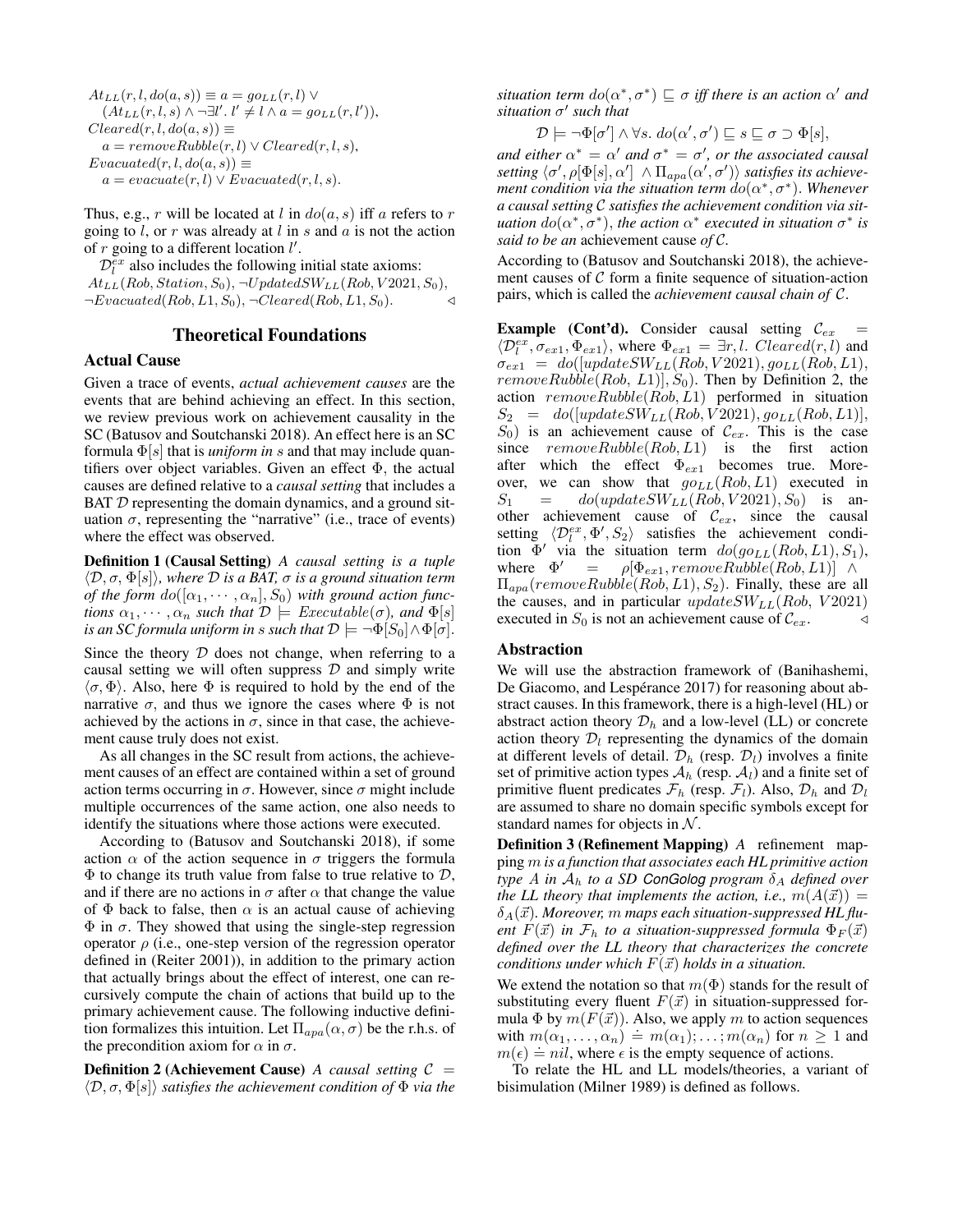**Definition 4** (*m*-Bisimulation) *Given*  $M_h$  *a model of*  $\mathcal{D}_h$ *,* and  $M_l$  *a model of*  $\mathcal{D}_l \cup \mathcal{K}$ , *a relation*  $B \subseteq \Delta_S^{M_h} \times \Delta_S^{M_l}$ *(where*  $\Delta_S^M$  stands for the situation domain of M) is an mbisimulation relation between  $M_h$  and  $M_l$  if  $\langle s_h, s_l \rangle \in B$ *implies that:* (i) s<sup>h</sup> *evaluates each HL primitive fluent the same as the evaluation of the refinement of the fluent in*  $s_l$ ; (*ii*) *for every HL primitive action type* A *in*  $A_h$ *, if there ex-* $\textit{lists } s'_h \textit{ s.t. } M_h \models Poss(A(\vec{x}), s_h) \land s'_h = do(A(\vec{x}), s_h),$ then there exists  $s'_l$  s.t.  $M_l$   $\models$   $Do(m(A(\vec{x})), s_l, s'_l)$  and  $\langle s'_h, s'_i \rangle \in B$ ; and (iii) for every HL primitive action type  $\{A \text{ in } A_h, \text{ if there exists } s'_l \text{ s.t. } M_l \models Do(m(A(\vec{x})), s_l, s'_l),$ *then there exists*  $s'_{h}$  *s.t.*  $M_{h}$   $\models$   $Poss(A(\vec{x}), s_{h}) \wedge s'_{h}$  =  $do(A(\vec{x}), s_h)$  and  $\langle s'_h, s'_l \rangle \in B$ .

 $M_h$  is *m-bisimilar* to  $M_l$ , written  $M_h \sim_m M_l$ , iff there exists an  $m$ -bisimulation relation B between  $M_h$  and  $M_l$  such that  $(S_0^{M_h}, S_0^{M_l}) \in B$ .

**Definition 5 (Sound abstraction)**  $\mathcal{D}_h$  *is a* sound abstraction of  $D_l$  relative to refinement mapping  $m$  *iff for all models*  $M_l$  *of*  $\mathcal{D}_l \cup \mathcal{K}$ , there exists a model  $M_h$  *of*  $\mathcal{D}_h$  *s.t.*  $M_h \sim_m M_l$ . With a sound abstraction, if the HL theory *entails* that a sequence of actions is executable and achieves a condition, then the LL must also entail that there exists an executable refinement of the sequence such that the "translated" condition holds afterwards. Also, if the LL theory considers the executability of a refinement of a sequence of HL actions to be satisfiable and a refinement of an HL condition to hold afterwards, then the HL must also consider the executability of the sequence of HL actions satisfiable after which the condition must hold as well.

**Definition 6 (Complete abstraction)**  $\mathcal{D}_h$  *is a* complete abstraction of  $\mathcal{D}_l$  relative to refinement mapping m *iff for all models*  $M_h$  *of*  $\mathcal{D}_h$ *, there exists a model*  $M_l$  *of*  $\mathcal{D}_l \cup \mathcal{K}$  *s.t.*  $M_l \sim_m M_h$ .

With a complete abstraction, if the LL theory entails that some refinement of a sequence of HL actions is executable and achieves a "translated" HL condition, then the HL also *entails* that the action sequence is executable and the condition holds afterwards. Also, if the HL theory considers the executability of a sequence of actions to be satisfiable and a condition to hold after that, then the LL must also consider the executability of the refinement of the sequence of HL actions satisfiable after which a "translated" condition must hold as well.

Note that this approach supports the use of ConGolog programs to specify the possible dynamics of the domain at both the HL and LL; this is done by following (De Giacomo et al. 2016) and "compiling" the program into the BAT  $D$  to get a new BAT  $\mathcal{D}'$  whose executable situations are exactly those that can be reached by executing the program.

Example (Cont'd). In our example, we define an HL BAT  $\mathcal{D}_h^{ex}$  that abstracts over some details of  $\mathcal{D}_l^{ex}$ . At the HL, we abstract over details of rescue actions. Action  $rescue(r, l)$ abstracts over the process of either clearing rubble or evacuating people. The fluent  $AidedInResource(r, l, s)$  indicates if robot  $r$  has aided in rescue at location  $l$ . For simplicity, actions  $updateSW_{HL}(r, v)$  and  $go_{HL}(r, l)$  are defined similar to  $updateSW_{LL}(r, v)$  and  $go_{LL}(r, l)$  respectively.

 $\mathcal{D}_h^{ex}$  includes the following precondition axioms:

 $Poss(updateSW_{HL}(r, v), s) \equiv \neg UpdatedSW_{HL}(r, v, s),$  $Poss(go_{HL}(r, l), s) \equiv \neg At_{HL}(r, l, s),$  $Poss(rescue(r, l), s) \equiv At_{HL}(r, l, s).$ 

The HL BAT also includes the following SSAs:

 $AidedInResource(r, l, do(a, s)) \equiv$  $a = rescue(r, l) \vee AidedInResource(r, l, s).$ 

 $At_{HL}$  and  $UpdatedSW_{HL}$  have SSAs similar to their LL counterparts respectively.

 $\mathcal{D}_h^{ex}$  contains the following initial state axioms:

 $At_{HL}(Rob, Station, S_0), \neg UpdatedSW_{HL}(Rob, V2021, S_0),$  $\neg AidedInRescue(Rob, L1, S<sub>0</sub>).$ 

**Refinement Mapping**  $m^{ex}$  We specify the relationship between the HL and LL BATs through a refinement mapping  $m^{ex}$  which is defined as follows:

 $m^{ex}(go_{HL}(r, l)) = go_{LL}(r, l),$  $m^{ex}(\overline{updateSW_{HL}(r, v)}) = updateSW_{LL}(r, v),$  $m^{ex}(rescue(r, l)) = evacuate(r, l) \mid removeRubble(r, l),$  $m^{ex}(At_{HL}(r, l)) = At_{LL}(r, l),$  $m^{ex}(UpdateSW_{HL}(r, v)) = UpdatedSW_{LL}(r, v),$  $m^{ex}(AidedInResource(r, l))=Cleared(r, l) \vee Evaluated(r, l).$ 

By using Theorem 9 in (Banihashemi, De Giacomo, and Lespérance 2017), it can be confirmed that  $\mathcal{D}_h^{ex}$  is a sound abstraction of  $\mathcal{D}_l^{ex}$  relative to the mapping  $m^{e\dot{x}}$ .  $\triangleleft$ 

## Programs as Actual Causes

We now return to our discussion of abstract causes. As seen in the previous section, Definition 2 appeals to regression, a syntactic notion, and this requires the effect formula  $\Phi[s]$ to be uniform in s. However, this is too restrictive for us as it is hard to adapt for abstract causes. Specifically, it is hard to define regression over programs; recall Reiter defined regression over primitive actions.<sup>1</sup> Therefore, we start by introducing the notion of *dynamic effect formulae* in the SC, which is motivated by the notion of *epistemic dynamic formulae* (Khan and Lespérance 2021).

**Definition 7 (Dynamic Effect Formula)** Let  $\vec{x}$  and  $\theta_{\vec{a}}$  re*spectively range over object terms and a sequence of action terms. The class of situation-suppressed dynamic effect formulae*  $\psi$  *is defined inductively using the following grammar:* 

 $\psi ::= P(\vec{x}) | E \text{z} \cos(\theta_{\vec{a}}) | After(\theta_{\vec{a}}, \psi) | \neg \psi | \psi_1 \wedge \psi_2 | \exists \vec{x}.\psi.$ 

That is, a dynamic effect formula can be a situationsuppressed fluent, a formula that says that some sequence of actions  $\theta_{\vec{a}}$  is executable, a formula that indicates some dynamic effect formula holds after some sequence of actions has occurred, or one that can be built from other dynamic effect formulae using the usual connectives. Note that  $\psi$  can have quantification over object variables, but must not include quantification over situations or the precedence operator  $\Box$ . We use lower-case Greek letters for dynamic effect

<sup>&</sup>lt;sup>1</sup>Note that, previously (Mo, Li, and Liu 2016) has proposed an extension of regression for programs; investigating whether their definition can be adapted for our purpose is future work.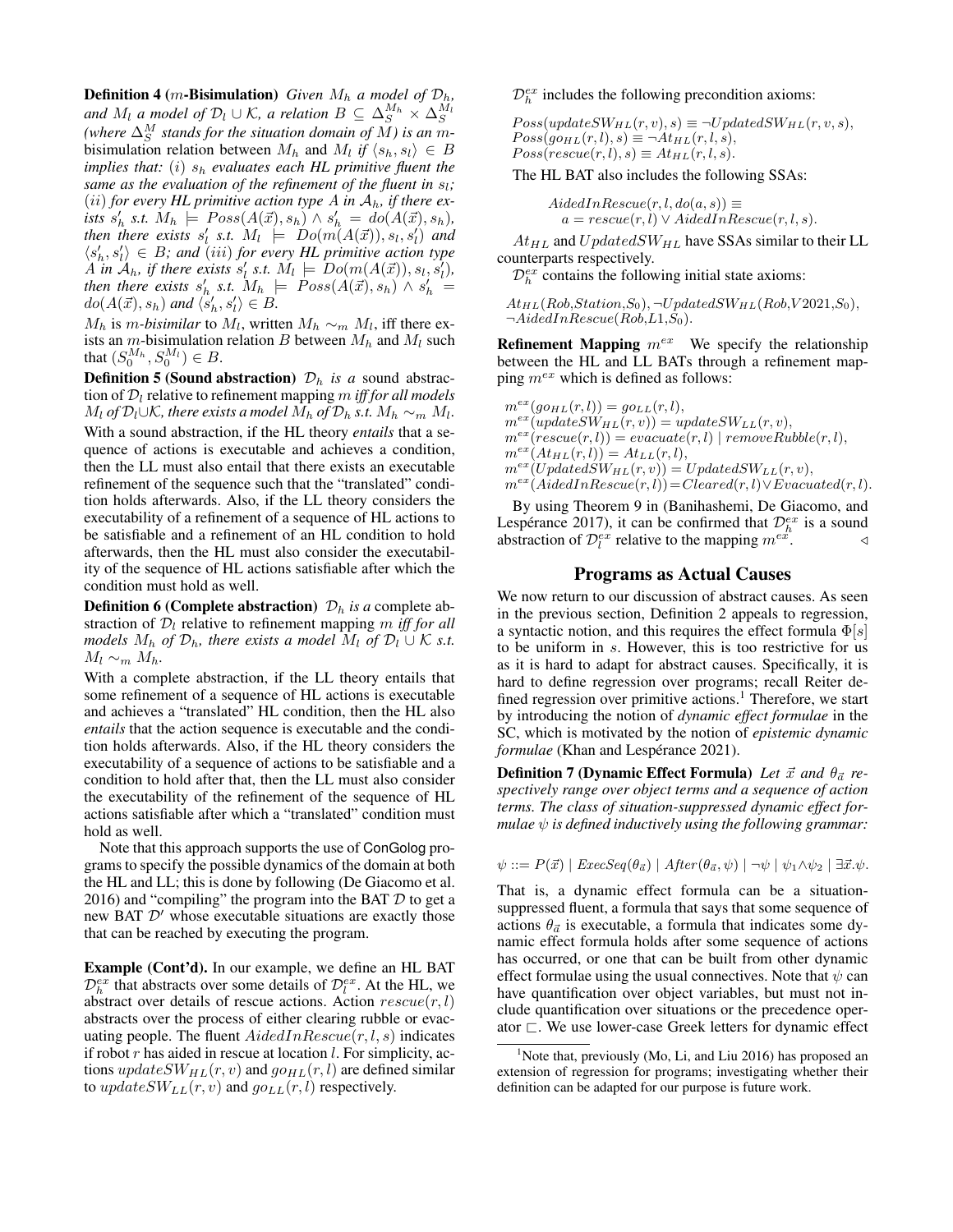formulae.  $\psi[s]$  is the formula obtained from  $\psi$  by restoring the appropriate situation argument into all fluents in  $\psi$ .

## Definition 8

$$
\psi[s] \doteq \begin{cases} P(\vec{x},s) & \text{if } \psi \text{ is } P(\vec{x}) \\ \exists s'.\ Do(\theta_{\vec{a}},s,s') & \text{if } \psi \text{ is } ExecSeq(\theta_{\vec{a}}) \\ \psi'[do([\theta_{\vec{a}}],s)] & \text{if } \psi \text{ is } After(\theta_{\vec{a}},\psi') \\ \neg(\psi'[s]) & \text{if } \psi \text{ is } (\neg \psi') \\ \psi_1[s] \land \psi_2[s] & \text{if } \psi \text{ is } (\psi_1 \land \psi_2) \\ \exists \vec{y}. (\psi'[s]) & \text{if } \psi \text{ is } (\exists \vec{y}. \psi') \end{cases}
$$

We generalize causal settings by allowing effects in our framework to be any dynamic effect formula  $\psi$ , i.e., we no longer require the effect to be uniform in s. Also, we do not require the trace to be a ground situation term, so it can now include arbitrary (non-ground) action terms. This generalization allows for the modeling of abstract causes.

Definition 9 (Generalized Causal Setting) *A generalized causal setting is a tuple*  $\langle \mathcal{D}, \delta, \psi \rangle$ *, where*  $\mathcal D$  *is a BAT,*  $\delta$  *is a ConGolog program, and* ψ *is a dynamic effect formula s.t.:*

$$
\mathcal{D} \cup \mathcal{K} \models \neg \psi[S_0] \land \exists s'.\ Do(\delta, S_0, s') \land \psi[s'].
$$

Thus, there is at least one execution of the program  $\delta$  starting in the initial situation  $S_0$  after which the effect  $\psi$  holds.

As discussed in the previous section, the definition of actual achievement cause given by (Batusov and Soutchanski 2018) only deals with narratives that are linear sequences of actions. Consequently, their causes are actions (or more precisely, action-situation pairs). $^{2}$  To facilitate the modeling of abstract causes, we extend this by allowing narratives to be linear sequences of ConGolog programs. This allows programs to be identified as causes of observed effects. In the following, we progressively define what it means for a ConGolog program to be a weak potential cause, starting with primary causes. Note that, given a generalized causal setting there can be more than one primary potential cause of the effect as the program can have multiple possible executions.

**Definition 10** Given a generalized causal setting  $C =$  $\langle \mathcal{D}, (\delta_1; \dots; \delta_n), \psi \rangle$  *and a model M of*  $\mathcal{D} \cup \mathcal{K}$ *, a program*  $\delta_{i+1} \in \{\delta_1, \cdots, \delta_n\}$  *is called a primary weak potential cause of*  $\psi$  *relative to*  $\mathcal C$  *and*  $M$  *if and only if:* 

$$
M \models \exists s_i, s_{i+1}, s_n. Do((\delta_1; \ldots; \delta_i), S_0, s_i) \land \neg \psi[s_i]
$$
  
 
$$
\land Do(\delta_{i+1}, s_i, s_{i+1}) \land Do((\delta_{i+2}; \ldots; \delta_n), s_{i+1}, s_n)
$$
  
 
$$
\land \forall s'. s_{i+1} \le s' \le s_n \supset \psi[s'].
$$

*The triple*  $(s_i, s_{i+1}, \psi)$  *is called a witness for this.* 

That is, a program  $\delta_{i+1}$  in the scenario  $(\delta_1; \ldots; \delta_n)$  is a *primary weak potential cause relative to a model* M *of theory*  $D \cup K$  *and causal setting* C if and only if there is an execution of the prefix  $(\delta_1; \ldots; \delta_i)$  that ends in situation  $s_i$  in which  $\psi$  is false, situation  $s_{i+1}$  can be reached by executing  $\delta_{i+1}$  starting from  $s_i$ , situation  $s_n$  can be reached by

executing the remaining programs starting from  $s_{i+1}$ , and  $\psi$ holds in all situations from  $s_{i+1}$  up to  $s_n$ . Essentially, this is a straightforward generalization of the base case of Definition 2 and ensures that there is an execution of the scenario over which  $\psi$  was achieved by some action in  $\delta_{i+1}$  and  $\psi$ persisted till the end of the trace, i.e., it was not later made false by a subsequent action.

Moreover, we define what it means for a program to be a primary weak potential cause relative to a causal setting.

Definition 11 (Primary Weak Potential Cause) *Given a* generalized causal setting  $C = \langle \mathcal{D}, (\delta_1; \cdots; \delta_n), \psi \rangle$ , *a program*  $\delta_i \in \{\delta_1, \cdots, \delta_n\}$  *is called a primary weak* potential cause relative to C *if and only if for all models* M  $of$   $\mathcal{D} \cup \mathcal{K}$ ,  $\delta_i$  is a primary weak potential cause of  $\psi$  relative *to* C *and* M*.*

Next, we define weak potential causes in general. These include both primary and non-primary causes reflecting both base and inductive cases of Definition 2.

**Definition 12** *Given a generalized causal setting*  $C =$  $\langle \mathcal{D}, (\delta_1; \dots; \delta_n), \psi \rangle$  and a model M of  $\mathcal{D} \cup \mathcal{K}$ , a program  $\delta_i \in \{\delta_1, \cdots, \delta_n\}$  *is called a weak potential cause of*  $\psi$  *relative to* C *and* M *if and only if:*

- 1.  $\delta_i$  is a primary weak potential cause wrt  $\mathcal C$  and  $M$  with  $witness (s', s'', \psi')$ , where  $\psi' = \psi$ , or
- 2.  $\delta_i$  *(where*  $i < j \leq n$ *)* is a weak potential cause relative to *setting*  $C$  *and*  $M$  *with witness*  $(s_{j-1}, do([a_j], s_{j-1}), \psi_j)$ *,*  $and$   $\delta_i$  is a primary weak potential cause relative *to the setting*  $\langle \mathcal{D}, (\delta_1; \cdots; \delta_{j-1}), \psi' \rangle$  *and model* M with witness  $(s', s'', \psi')$ , where  $\psi' = ExecSeq(\vec{a_j}) \wedge$  $After(\vec{a_i}, \psi_i).$

We call  $(s', s'', \psi')$  *a* witness for  $\delta_i$  being a weak potential *cause wrt* C *and* M*.*

Thus,  $\delta_i$  is a *weak potential cause relative to model M and generalized causal setting* C if and only if it is either a primary weak potential cause wrt  $C$  and  $M$ , or it is a primary weak potential cause of another weak potential cause  $\delta_i$ , i.e., it enables  $\delta_i$  by ensuring that the appropriate execution path  $\vec{a}_i$  of  $\delta_i$  that brought about  $\delta_i$ 's own effect  $\psi_i$  is executable (i.e., that  $ExecSeq(\vec{a_i})$ ) and by fulfilling the conditions under which the execution of  $\vec{a}_i$  achieved  $\psi_i$  (i.e., that  $After(\vec{a_j}, \psi_j)$ ).

Definition 13 (Weak Potential Cause) *Given a generalized causal setting*  $C = \langle \mathcal{D}, (\delta_1; \cdots; \delta_n), \psi \rangle$ *, a program*  $\delta_i \in \{\delta_1, \cdots, \delta_n\}$  *is called a weak potential cause of*  $\psi$ *relative to*  $\mathcal C$  *if and only if for all models*  $M$  *of*  $\mathcal D \cup \mathcal K$ ,  $\delta_i$  *is a weak potential cause of*  $\psi$  *relative to*  $\mathcal C$  *and*  $M$ *.* 

*Moreover, if* D *is initially completely specified, there is only one model; in that case, we call* ψ 0 *from the witness*  $(s', s'', \psi')$  *in Definition 12 a witness to the fact that*  $\delta_i$  *is a weak potential cause of*  $\psi$  *relative to C.* 

Thus, we only call a program a *weak potential cause relative to a generalized causal setting* if it is a weak potential cause in all models of the theory.

Example (Cont'd). Consider the generalized causal setting  $\overline{(\mathcal{D}_l^{ex},(updateSW_{LL}(Rob,V 2021);go_{LL}(Rob,L1))};$ 

<sup>2</sup>Here and in the sequel, for brevity, we omit the terms *actual* and *achievement* when we talk about causes, since we exclusively consider actual achievement causes in this paper.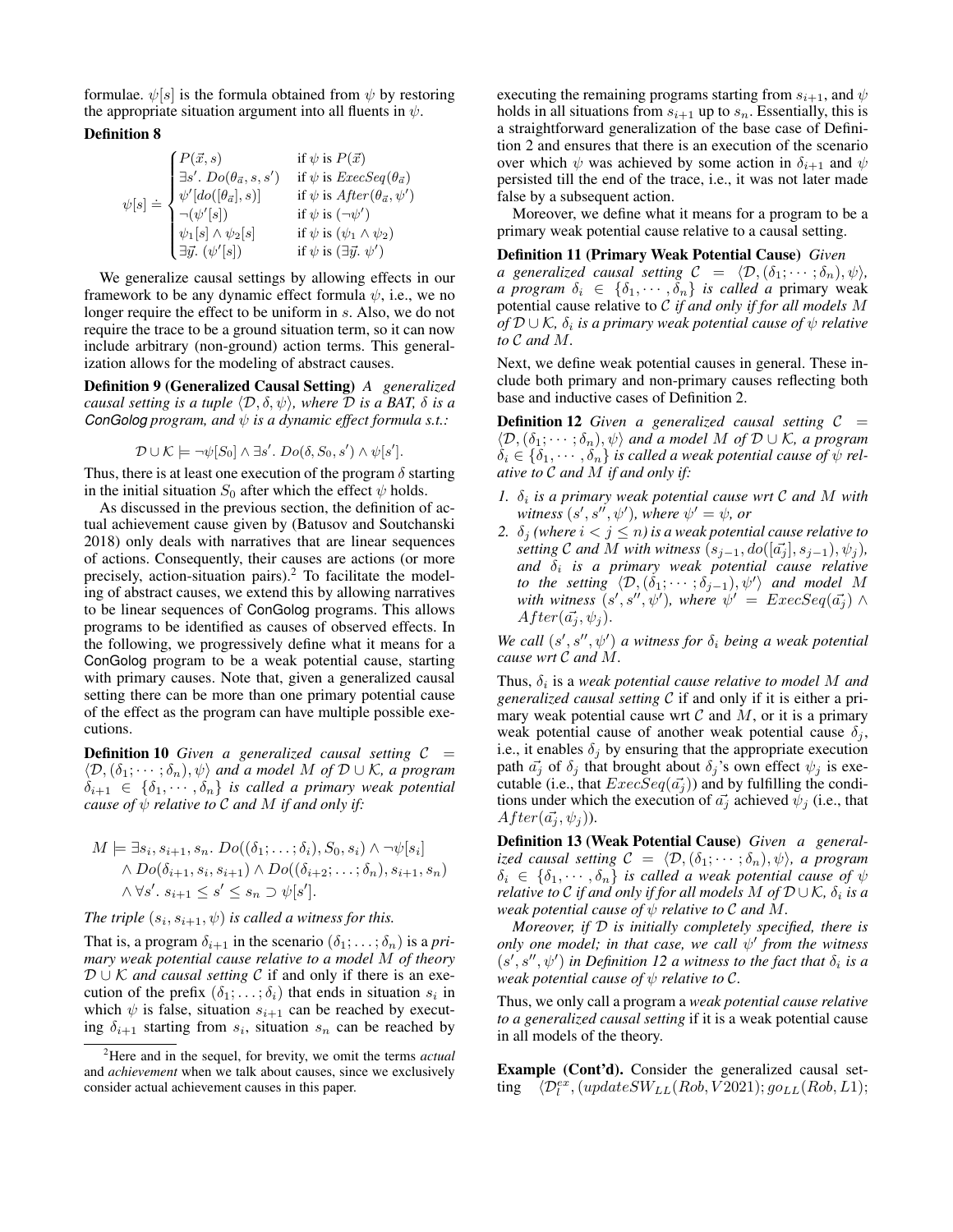$\delta_{rescue}(Rob, L1)), \exists r, l. Cleared(r, l)$ , where  $\delta_{rescue}(r, l)$  $= m^{ex}(rescue(r, l))$ . Then according to our definitions,  $\delta_{rescue}(Rob, L1)$  is the primary weak potential cause relative to the above setting, as in all models,  $\mathcal{D}_l^{ex} \cup \mathcal{K} \models \exists s_2, s_3$ .  $Do((updateSW_{LL}(Rob, V2021); go_{LL}(Rob, L1)), S_0, s_2)$  $\land \neg \exists r, l. Cleared(r, l)[s_2] \land Do(\delta_{rescue}(Rob, L1), s_2, s_3) \land$  $\exists r, l. Cleared(r, l)[s_3]$ , and by the SSA for *Cleared*, the effect persists until the end of scenario.

Note that, as only in some executions of the scenario  $\exists r, l. Cleared(r, l)$  is true,  $\delta_{rescue}(Rob, L1)$  is considered *weak*. If we instead consider the effect  $\exists r, l$ . *Cleared*(r, l)  $\vee$  $Evacuated(r, l)$ , then  $\delta_{rescue}(Rob, L1)$  can be considered as the primary strong potential cause in the sense that in all executions of the scenario  $\delta_{rescue}$  achieves the effect.

Moreover, we can also show that  $go_{LL}(Rob, L1)$  is a weak potential cause, since it is a primary weak potential cause wrt the setting  $\langle \mathcal{D}_l^{ex} , (updateSW_{LL}(Rob, V2021);$  $go_{LL}(Rob, L1)), ExecSeq(removeRubble(Rob, L1))$  $After(removeRubble(Rob, L1), \exists r, l. Cleared(r, l)).$ 

On the other hand,  $updateSW_{LL}(Rob, V2021)$  cannot be shown to be a weak potential cause.

Our notion of programs as actual cause above is a weak and more inclusive one. We consider a program as a cause if there is at least one execution where the program is a cause. In some cases, it might be useful to consider a stronger version, where a program is considered to be a cause if it is a cause according to all executions of the program. A thorough investigation of such a variant is future work.

When the program  $\delta$  is finite, terminating, and composed of ground actions only, one can show that the intermediate effects (i.e.,  $[ExecSeq(\vec{a}) \wedge After(\vec{a}, \phi)]$ ) can be straightforwardly computed using Reiter's regression. Also, and in particular, when  $\delta$  is a finite sequence of ground actions, the causes computed using our definition and Batusov and Soutchanski's (2018) definition are the same.

**Theorem 14** *Let*  $\delta = \alpha_1; \cdots; \alpha_n$  *be a finite sequence of ground actions. Then*  $(\alpha_i, do([\alpha_1, \cdots, \alpha_{i-1}], S_0))$  *is a cause relative to the causal setting*  $\langle \mathcal{D}, do([\delta], S_0), \Phi \rangle$  *according to Definition* 2 iff  $\alpha_i$  is a potential cause relative to the gener*alized causal setting*  $\langle \mathcal{D}, \delta, \Phi \rangle$  *according to Definition 13.*<sup>3</sup>

*Proof.* (Sketch) By Definitions 2, 8, 10, 11, and the definition of Do, the primary cause computed by both definitions is the same. Moreover, by induction on the number of causes and using Definitions 2, 8, 10, 11, 12, 13, the definition of Do, and Reiter's (2001) regression theorem, it can be shown that the intermediate effects in these two definitions (i.e., formulae  $\rho[\Phi[s], \alpha'] \wedge \Pi_{apa}(\alpha', \sigma')$  in Definition 2 and  $ExecSeq(\vec{a}_i) \wedge After(\vec{a}_i, \psi)$  in Definition 12) are equivalent, and thus it can be shown that the causes computed in both cases are the same.  $\Box$ 

Given the above, it is easy to see that when  $\delta$  is a finite sequence of ground actions, all properties shown for (Batusov and Soutchanski 2018)'s framework also hold in ours. These include the proper handling of preemption and switches.

## Reasoning about Abstract Causes

We now focus on investigating how reasoning about abstract causes can be simplified. In particular, we will show that under some conditions, a subclass of weak potential causes at various levels of abstraction can be related. This subclass involves weak causes that are also strong in the sense that all executions of the cause achieve the effect (see the corollary below). This reduces reasoning about abstract causes (i.e., programs) at the LL to that of actions as causes at the HL when said conditions are met.

We start by formalizing some of these conditions. First, we assume that every HL action  $\alpha_i$  is mapped via m to an LL program  $\delta_i$  that may take part in an LL scenario; in this way, any abstract scenario can be refined by a concrete one.

Moreover, we assume only action sequences that refine some HL action sequence are executed in the LL BAT:

#### Assumption 1 (All LL behaviours refine HL actions)

 $\mathcal{D}_l \cup \mathcal{K} \models \forall s. Executable(s) \supset \exists \delta. Trans^*(ANSEQHL, S_0, \delta, s),$ where ANYSEQHL =  $(|A_i \in A_h \pi \vec{x}.m(A_i(\vec{x})))^*$ , *i.e., do any sequence of refinements of HL actions.*

Furthermore, we require that LL effects are non-transient wrt HL actions:

Assumption 2 (Non-transiency of LL Effects) *Suppose* the set  $F_R^{F_i}$  includes all the fluent literals in a refinement of *an HL fluent* F<sup>i</sup> *. We assume that:*

$$
\mathcal{D}_{l} \cup \mathcal{K} \models \forall s. Do(\text{ANYSEQHL}, S_0, s) \supset
$$
  

$$
\bigwedge_{A_i \in \mathcal{A}_h} \bigwedge_{F_i \in \mathcal{F}_h} \bigwedge_{F_L \in F_R^{F_i}} \forall s', s'', \vec{x}, \vec{y}.
$$
  

$$
F_L(\vec{y})[s] \wedge Do(m(A_i(\vec{x})), s, s') \wedge F_L(\vec{y})[s'] \wedge s < s'' < s' \supset F_L(\vec{y})[s']
$$

The above essentially requires the LL theory to entail that if a fluent literal  $F<sub>L</sub>$  that is in a refinement of an HL fluent  $F_i$  is true in both the situations before and after the execution of the refinement of an HL action  $A_i(\vec{x})$ , then it should remain true in all intermediate situations of execution of the refinement of  $A_i(\vec{x})$  as well. This condition must hold after any sequence of refinements of HL actions, i.e.,  $Do(ANYSEQHL, S_0, s)$ . To see why this is necessary, consider the following example. Suppose that at the HL, we have the generalized causal setting  $\langle \mathcal{D}_h, (\alpha; \beta), F_{hl} \rangle$ in which  $\alpha$  is the only primary weak potential cause. Assume the following mapping:  $m(\alpha) = a$  and  $m(\beta) =$  $b_1; b_2$ , and  $m(F_{hl}) = F_{ll}$ . At the LL, after performing a,  $F_{ll}$  becomes true, and after performing  $b_1$  and  $b_2$ ,  $F_{ll}$ becomes false and true respectively. Hence, in the setting  $\langle \mathcal{D}_l, m(\alpha;\beta), m(F_{hl})\rangle$ ,  $m(\beta)$  is considered the only primary weak potential cause if the analysis is done at the LL using Definition 13. To achieve correspondence of potential causes between HL and LL, we need to rule out such cases.

To investigate how causes at the abstract and concrete levels are related, we first consider *sound abstractions*. For this, we first show that if at the HL, an effect  $\Phi$  which is not true in the initial situation, holds after the execution of sequence of actions  $\vec{\alpha}$ , then at the LL, the refinement of  $\Phi$  is false in the initial situation, and holds after the execution of a refinement of  $\vec{\alpha}$ . Moreover, if at the HL, an action  $\alpha_k$  (in  $\vec{\alpha}$ ) is

<sup>&</sup>lt;sup>3</sup>Note that, an SC formula  $\Phi$  is also a dynamic effect formula.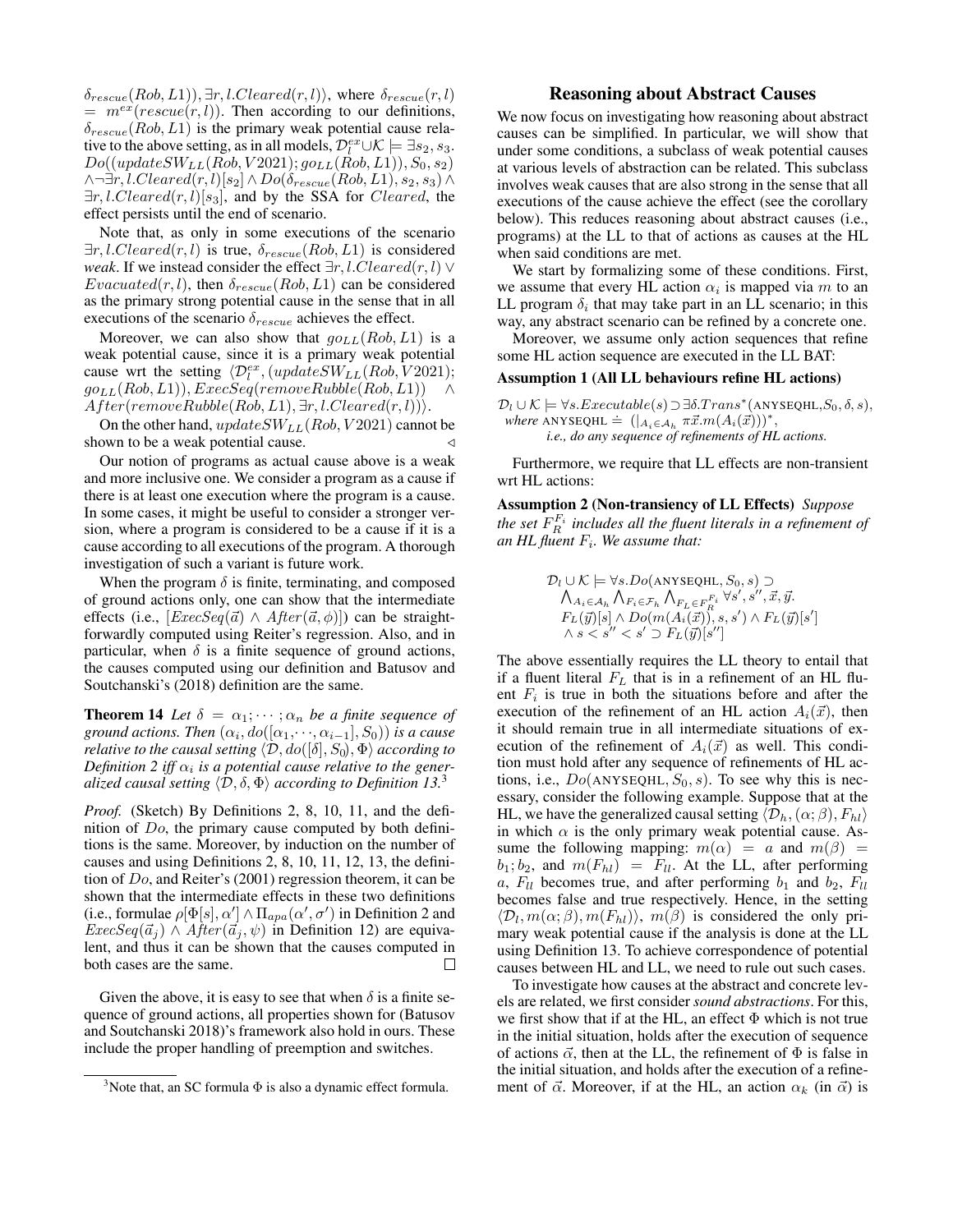considered a primary weak potential cause wrt the generalized casual setting  $C_h = \langle \mathcal{D}_h, (\vec{\alpha}), \Phi \rangle$ , then a refinement of  $\alpha_k$  can be considered a primary weak potential cause wrt the setting  $\mathcal{C}_m = \langle \mathcal{D}_l, m(\vec{\alpha)}, m(\Phi) \rangle$  at the LL.<sup>4</sup>

**Theorem 15** *Suppose that*  $D_h$  *is a sound abstraction of*  $D_l$ *wrt some refinement mapping* m*, and that Assumptions 1 and 2 hold. Then for any ground HL action sequence*  $\vec{\alpha}$  *and for any HL situation suppressed formula*  $\Phi$  *such that*  $\mathcal{D}_h$   $\models$  $Executeable(do(\vec{\alpha}, S_0)) \wedge \neg \Phi[S_0] \wedge \Phi[do([\vec{\alpha}], S_0)]$ *, we have:* 

- *1.*  $\mathcal{D}_l \cup \mathcal{K} \models \neg m(\Phi)[S_0] \land \exists s. \, Do(m(\vec{\alpha}), S_0, s) \land m(\Phi)[s].$
- 2. If  $\vec{\alpha} = \vec{\alpha}_{k-1} \alpha_k \vec{\alpha}_{k+1}$  *and*  $\alpha_k$  *is the primary weak potential cause wrt the generalized causal setting*  $C_h$  =  $\langle \mathcal{D}_h, (\vec{\alpha}), \Phi \rangle$ *, then*  $m(\alpha_k)$  *is the unique primary weak potential cause wrt the generalized causal setting*  $C_m =$  $\langle \mathcal{D}_l, m(\vec{\alpha}), m(\Phi) \rangle.$

*Proof.* (Sketch) Part 1 follows from Theorem 4 in (Banihashemi, De Giacomo, and Lespérance 2017), as  $\mathcal{D}_h$  is a sound abstraction of  $\mathcal{D}_l$  wrt mapping m. Based on part 1, we conclude that there is a primary weak potential cause at the low-level. Part 2 is shown by contradiction. Suppose  $\alpha_k$  is the primary weak potential cause relative to  $\mathcal{C}_h$ , but  $m(\alpha_k)$  is not the unique primary weak potential cause relative to  $\mathcal{C}_m$ . We know by Assumption 1 that all lowlevel actions (that may be executed) are part of some refinement of some high-level action. Hence, we can assume  $m(\vec{\alpha}) = m(\vec{\alpha}_{j-1}\alpha_j\vec{\alpha}_{j+1})$  where  $j \neq k$ , and  $m(\alpha_j)$  is the primary weak potential cause in the casual setting  $\mathcal{C}_m$ . This means that we can take an arbitrary model  $M_l$  of  $\mathcal{D}_l \cup \mathcal{K}$ such that  $m(\alpha_i)$  is the primary weak potential cause relative to  $\mathcal{C}_m$  and  $M_l$ . Since  $\mathcal{D}_h$  is a sound abstraction of  $\mathcal{D}_l$  wrt to m, there exists a model  $M_h$  of  $\mathcal{D}_h$  such that  $M_h$  and  $M_l$ are bisimilar, and that  $\alpha_i$  is considered the primary weak potential cause relative to  $C_h$  and  $M_h$ . But this contradicts the fact that  $\mathcal{D}_h$  entails that  $\alpha_k$  is the primary weak potential cause wrt  $C_h$ . Assumption 2 ensures that the effect achieved by  $m(\alpha_k)$  is persistent until the end of the trace.  $\Box$ 

We now focus on showing the correspondence of nonprimary (indirect) causes at the abstract and concrete levels. As the witnessing formulae may be different for each low-level model, we assume complete information (a single model) at the LL.

**Theorem 16** *Suppose that*  $\mathcal{D}_h$  *is a sound abstraction of*  $\mathcal{D}_l$ *wrt some refinement mapping* m*, and that Assumptions 1 and 2 hold. Then for any ground HL action sequence*  $\vec{\alpha}$  *and for any HL situation suppressed formula*  $\Phi$  *such that*  $\mathcal{D}_h$   $\models$  $Executeable(do(\vec{\alpha}, S_0)) \wedge \neg \Phi[S_0] \wedge \Phi[do([\vec{\alpha}], S_0)]$ *, we have:* 

- If  $\vec{\alpha} = \vec{\alpha}_{k-1} \alpha_k \vec{\alpha}_{k+1} \alpha_j \vec{\alpha}_{j+1}$ ,  $\alpha_j$  *is a weak potential cause wrt the generalized causal setting*  $\mathcal{C}_h$  =  $\langle \mathcal{D}_h, (\vec{\alpha}), \Phi \rangle$  with witness  $\Phi_i$ , and,
- $\bullet$   $\alpha_k$  *is the primary weak potential cause wrt the* setting  $C'_{h} = \langle \mathcal{D}_h, (\vec{\alpha}_{k-1} \alpha_k \vec{\alpha}_{k+1}), E \text{z} e c S e q(\alpha_j) \rangle$  $After(\alpha_j, \Phi_j)$ *i*, and,
- $D_l$  is initially completely specified, and,
- $m(\alpha_i)$  *is a weak potential cause wrt the causal setting*  $\mathcal{C}_m = \langle \mathcal{D}_l, m(\vec{\alpha}), m(\Phi) \rangle$  *with witness*  $m(\Phi_j)$ *,*

*then,*  $m(\alpha_k)$  *is the unique primary weak potential cause wrt the generalized causal set-* $\lim_{m \to \infty} C'_{m} = \langle \mathcal{D}_{l}, m(\vec{\alpha}_{k-1} \alpha_{k} \vec{\alpha}_{k+1}), \phi'_{L} \rangle$ , where  $\mathcal{D}_l$  U  $\mathcal{K} \models \exists s^*, \vec{a_j}$ .  $Do(m(\vec{\alpha}_{k-1}\alpha_k\vec{\alpha}_{k+1}), S_0, s^*)$   $\wedge$  $Do(m(\alpha_j), s^*, do([\vec{a_j}], s^*))$  and  $\phi'_{\mathcal{L}}$  =  $ExecSeq(\vec{a_j})$  ^  $After(\vec{a_i}, m(\Phi_i)).$ 

*Proof.* (Sketch) The proof is by contradiction. Suppose  $\alpha_k$ is the primary weak potential cause relative to  $\mathcal{C}'_h$ , but  $m(\alpha_k)$ is not the unique primary weak potential cause relative to  $\mathcal{C}'_m$ . We know by Assumption 1 that all low-level actions (that may be executed) are part of some refinement of some high-level action. Hence, we can assume another action  $\alpha_p$ where  $p \neq k$  is in the sequence of actions  $\vec{\alpha}_{k-1}\alpha_k\vec{\alpha}_{k+1}$ , and  $m(\alpha_p)$  is the primary weak potential cause in the casual setting  $\mathcal{C}_m^{\prime}$ . This means that we can take an arbitrary model  $M_l$  of  $\mathcal{D}_l \cup \mathcal{K}$  such that  $m(\alpha_p)$  is the primary weak potential cause relative to  $C'_m$  and  $\tilde{M}_l$ . Since  $\mathcal{D}_h$  is a sound abstraction of  $\mathcal{D}_l$  wrt to m, there exists a model  $M_h$  of  $\mathcal{D}_h$  such that  $M_h$ and  $M_l$  are bisimilar, and that  $\alpha_p$  is considered the primary weak potential cause relative to  $\mathcal{C}'_h$  and  $M_h$ . But this contradicts the fact that  $\mathcal{D}_h$  entails that  $\alpha_k$  is the primary weak potential cause wrt  $C'_{h}$ . Assumption 2 ensures that the effect achieved by  $m(\alpha_k)$  is persistent until the end of the trace, and having a single model ensures that there is a sequence of actions  $\vec{a_j}$  such that  $ExecSeq(\vec{a_j}) \wedge After(\vec{a_j}, m(\Phi_j))$ .  $\Box$ 

**Example (Cont'd).** Consider the HL setting  $C_h$  =  $\langle \mathcal{D}_{h}^{ex}, \vec{(\alpha)}, \phi_e \rangle$ , where  $\vec{\alpha} = [updateSW_{HL}(Rob, V2021),$  $g\ddot{\rho}_{HL}(Rob,L1), rescue(Rob,L1)]$  and  $\dot{\phi}_e = \exists r, l.$  $AidedInResource(r, l)$ . Using similar reasoning as before, we can show that  $rescue(Rob, L1)$  is the primary weak potential cause relative to  $C_h$ . Moreover,  $g \circ_{HL} (Rob, L1)$  is another cause relative to  $\mathcal{C}_h$ .

By Theorem 15, we have that  $m^{ex}(rescue(Rob, L1)) =$  $\delta_{rescue}(Rob, L1)$  is the primary weak potential cause relative to setting  $\mathcal{C}_m = \langle \mathcal{D}_l^{ex}, m^{ex}(\vec{\alpha}), m^{ex}(\phi_e) \rangle$ , where  $m^{ex}(\phi_e) = \exists r, l. Cleared(r, l) \lor Evacuated(r, l)$  and  $m^{ex}(\vec{\alpha}) = updateSW_{LL}(Rob, V2021); go_{LL}(Rob, L1);$  $\delta_{rescue}(Rob, L1)$ . Moreover, by Theorem 16, the action  $go_{LL}(Rob, L1)$  is considered another weak potential cause relative to  $\mathcal{C}_m$ .

Notice that since the number of actions and fluents that a reasoner needs to consider are typically higher at the LL, Theorems 15 and 16 can yield important efficiency benefits.

Corollary 5 of (Banihashemi, De Giacomo, and Lespérance 2017) ([BDL17]), showed that if  $\mathcal{D}_h$  is a sound abstraction of  $\mathcal{D}_l$  wrt m, then the different sequences of LL actions that are refinements of a given HL action sequence all have the same effects on the HL fluents, and more generally on HL situation-suppressed formulae, i.e., from the HL perspective they are deterministic:

**Corollary 17 (from BDL17)** *If*  $\mathcal{D}_h$  *is a sound abstraction of*  $\mathcal{D}_l$  *wrt* m, then for any sequence of ground HL actions  $\vec{\alpha}$ *and for any HL situation-suppressed formula* φ*, we have:*

$$
\mathcal{D}_l \cup \mathcal{K} \models \forall s, s'.Do(m(\vec{\alpha}), S_0, s) \land Do(m(\vec{\alpha}), S_0, s') \supset (m(\phi)[s] \equiv m(\phi)[s']).
$$

<sup>&</sup>lt;sup>4</sup>In the following, we will quantify over action sequences and so we need to encode sequences as first-order terms as in (De Giacomo, Lespérance, and Levesque 2000). For notational simplicity, we suppress this encoding and use sequences as terms directly.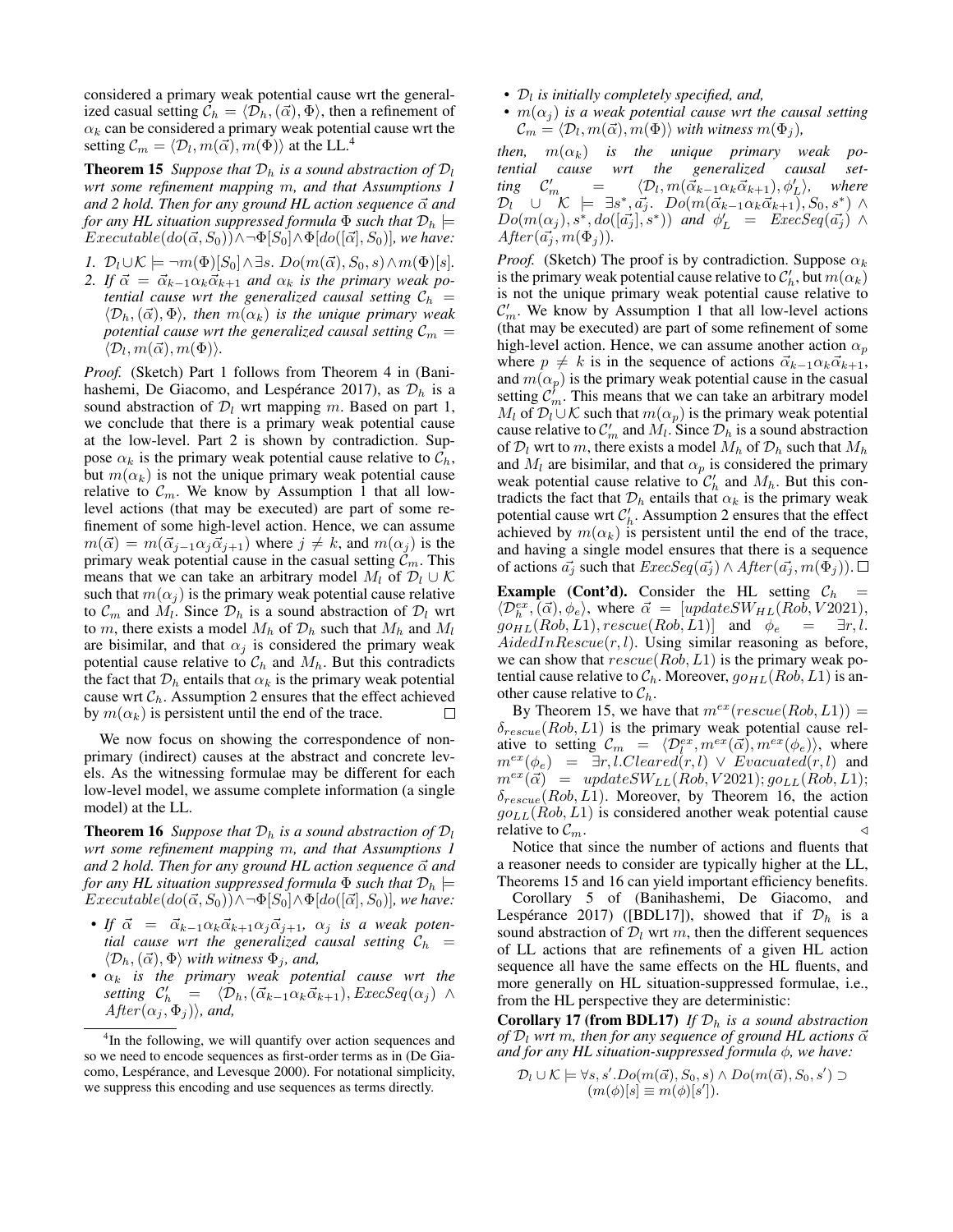This indicates that the weak potential causes in Theorems 15 and 16 are in fact strong in the sense that in all executions of the program, the effect is achieved.

With *complete abstractions*, we can show that if at the LL, the refinement of an effect  $\Phi$  which is not true in the initial situation, holds after the execution of a refinement of sequence of actions  $\vec{\alpha}$ , then at the HL, the effect  $\Phi$  is false in the initial situation, and holds after the execution of  $\vec{\alpha}$ . Moreover, if at the LL, the refinement of an action  $\alpha_k$  (in  $\vec{\alpha}$ ) is considered the primary weak potential cause wrt the generalized casual setting  $\mathcal{C}_m = \langle \mathcal{D}_l, m(\vec{\alpha}), m(\Phi) \rangle$ , then  $\alpha_k$  can be considered a primary weak potential cause wrt the setting  $C_h = \langle \mathcal{D}_h, (\vec{\alpha}), \Phi \rangle$  at the HL.

**Theorem 18** *Suppose that*  $D_h$  *is a complete abstraction of*  $\mathcal{D}_l$  wrt some refinement mapping m. Then for any ground HL action sequence  $\vec{\alpha}$  and for any HL situation sup*pressed formula*  $\Phi$  *such that*  $\mathcal{D}_l \cup \mathcal{K} \models \neg m(\Phi)[S_0] \land \Box$  $\exists s. Do(m(\vec{\alpha}), S_0, s) \wedge m(\Phi)[s]$ *, we have that:* 

- *1.*  $\mathcal{D}_h$  $\models \neg \Phi[S_0] \land Executable(do([\vec{\alpha}], S_0)) \land \Phi[do([\vec{\alpha}], S_0)].$
- *2. If*  $\vec{\alpha} = \vec{\alpha}_{k-1} \alpha_k \vec{\alpha}_{k+1}$  *and*  $m(\alpha_k)$  *is the primary weak potential cause wrt the generalized causal setting*  $C_m =$  $\langle \mathcal{D}_l, m(\vec{\alpha}), m(\Phi) \rangle$  then  $\alpha_k$  is the unique primary weak *potential cause wrt the setting*  $C_h = \langle \mathcal{D}_h, (\vec{\alpha}), \Phi \rangle$ *.*

When considering non-primary (indirect) causes at the abstract and concrete levels, similar to sound abstraction, we need to assume complete information (a single model) at the LL, since the witnessing formulae may be different for each LL model. The following theorem shows the correspondence between indirect causes at the concrete and abstract levels.

**Theorem 19** *Suppose that*  $D_h$  *is a complete abstraction of*  $\mathcal{D}_l$  wrt some refinement mapping m. Then for any ground *HL* action sequence  $\vec{\alpha}$  and for any *HL* situation sup*pressed formula*  $\Phi$  *such that*  $\mathcal{D}_l \cup \mathcal{K} \models \neg m(\Phi)[S_0] \wedge$  $\exists s. Do(m(\vec{\alpha}), S_0, s) \wedge m(\Phi)[s]$ *, we have that:* 

- If  $\mathcal{D}_l$  is initially completely specified, and,
- $\vec{\alpha} = \vec{\alpha}_{k-1} \alpha_k \vec{\alpha}_{k+1} \alpha_j \vec{\alpha}_{j+1}$ ,  $m(\alpha_j)$  *is a weak potential cause wrt the generalized causal setting*  $C_m$  =  $\langle \mathcal{D}_l, m(\vec{\alpha}), m(\Phi) \rangle$  with witness  $m(\Phi_j)$ , and,
- $\bullet$   $m(\alpha_k)$  is the unique primary weak poten*tial cause wrt the generalized causal set-* $\lim_{\mathcal{C}} C'_r$  $\mathcal{D}_m = \langle \mathcal{D}_l, m(\vec{\alpha}_{k-1}\alpha_k\vec{\alpha}_{k+1}), \phi'_{L} \rangle$ , where  $\mathcal{D}_l^{\top} \, \cup \, \stackrel{\sim}{\mathcal{K}} \models \, \exists s^*, \vec{a_j}.\,\, Do(m(\vec{\alpha}_{k-1}\alpha_k\vec{\alpha}_{k+1}), S_0, s^*) \, \wedge$  $Do(m(\alpha_j), s^*, do([\vec{a_j}], s^*))$  and  $\phi'_L = \text{ExecSeq}(\vec{a_j}) \wedge$  $After(\vec{a_j}, m(\Phi_j))$ *, and,*
- $\alpha_j$  *is a weak potential cause wrt the causal setting*  $C_h$  =  $\langle \mathcal{D}_h, \vec{\alpha}, \Phi \rangle,$

*then,*  $\alpha_k$  *is the unique primary weak potential cause wrt the setting*  $C'_{h} = (\overline{\mathcal{D}}_h,(\vec{\alpha}_{k-1}\alpha_k\vec{\alpha}_{k+1}),ExecSeq(\alpha_j) \wedge$  $After(\alpha_j, \Phi_j)$ *)*.

Proofs of Theorems 18 and 19 follow a similar reasoning as Theorems 15 and 16, respectively.

**Example (Cont'd).** Let  $\vec{\alpha} = [updateSW_{HL}(Rob, V2021),]$  $g \circ_{HL} (Rob, L1), rescue(Rob, L1)]$  and  $\phi_e = \exists r, l.$ AidedIn $Rescue(r, l)$ . Suppose at the LL,  $\mathcal{D}_l^{ex} \cup \mathcal{K}$   $\models$ 

 $\neg m^{ex}(\phi_e)[S_0] \wedge \exists s. \quad Do(m^{ex}(\vec{\alpha}), S_0, s) \wedge m^{ex}(\phi_e)[s].$ Moreover, suppose that  $\delta_{rescue}(Rob, L1)$  is the primary weak potential cause wrt setting  $C_m$  =  $\langle \mathcal{D}_l^{ex}, m^{ex}(\vec{\alpha}), m^{ex}(\phi_e) \rangle$ , which brings about the effect  $m^{ex}(\phi_e) = \exists r, l. Cleared(r, l) \vee Evacuated(r, l).$ Also,  $go_{LL}(Rob, L1)$  is another cause wrt  $\mathcal{C}_m$ .

Then by Theorem 18, we have that  $rescue(Rob, L1)$  is the primary weak potential cause wrt the setting  $C_h$  =  $\langle \mathcal{D}_h^{\hat{ex}},(\vec{\alpha}),\phi_e \rangle$ , which brings about the effect  $\phi_e$ . Moreover, by Theorem 19 the action  $g \circ_{HL} (Rob, L1)$  can be considered another weak potential cause wrt  $C_h$ .

Depending on requirements of the domain, a modeler can decide among sound, complete, or sound and complete abstractions, each providing efficiency benefits.

## **Discussion**

While there has been a lot of work on actual causation, to the best of our knowledge, our account is the first and the only proposal that investigates programs as actual causes. Perhaps the closest to our work is the one by (Datta et al. 2015), who identified a subset of actions (program steps) of a set of interacting programs as an actual cause for a violation of specific properties in a security domain. Our approach however, focuses on formalizing abstract actual causes as programs in the settings where the actions that led to the observed effect are only incompletely specified. Our framework is based on an expressive logical language for representing and reasoning about dynamic domains. In addition to non-deterministic programs, we allow for incomplete information that is represented through multiple models of a BAT. Furthermore, we investigate how abstraction may be used to facilitate representation and reasoning.

In this paper, we do not study how one can obtain an abstraction given ConGolog programs. Instead, we study causal reasoning that can be accomplished if we are given a sound and/or a complete abstraction of our causal theory. (Luo et al. 2020) proposed forgetting (of LL fluent and action symbols) to obtain a sound and complete abstraction of an LL BAT for a given mapping. Also, (Banihashemi, De Giacomo, and Lespérance 2017) identified the necessary and sufficient conditions for a (given) HL BAT to be a sound abstraction of an LL BAT under a mapping.

For simplicity, we focused on a single layer of abstraction, but the framework supports extending the hierarchy to several levels. In future work, we plan to investigate methodologies for designing abstract theories and refinement mappings with respect to given observed effects, as well as automated synthesis techniques to support this. Extending the current framework to support probabilistic actions (Belle and Levesque 2020) and approximate abstractions, and how such extensions facilitate reasoning about causality are important avenues for future research.

#### References

Banihashemi, B.; De Giacomo, G.; and Lespérance, Y. 2017. Abstraction in Situation Calculus Action Theories. In Singh, S. P.; and Markovitch, S., eds., *Proceedings of the Thirty-*